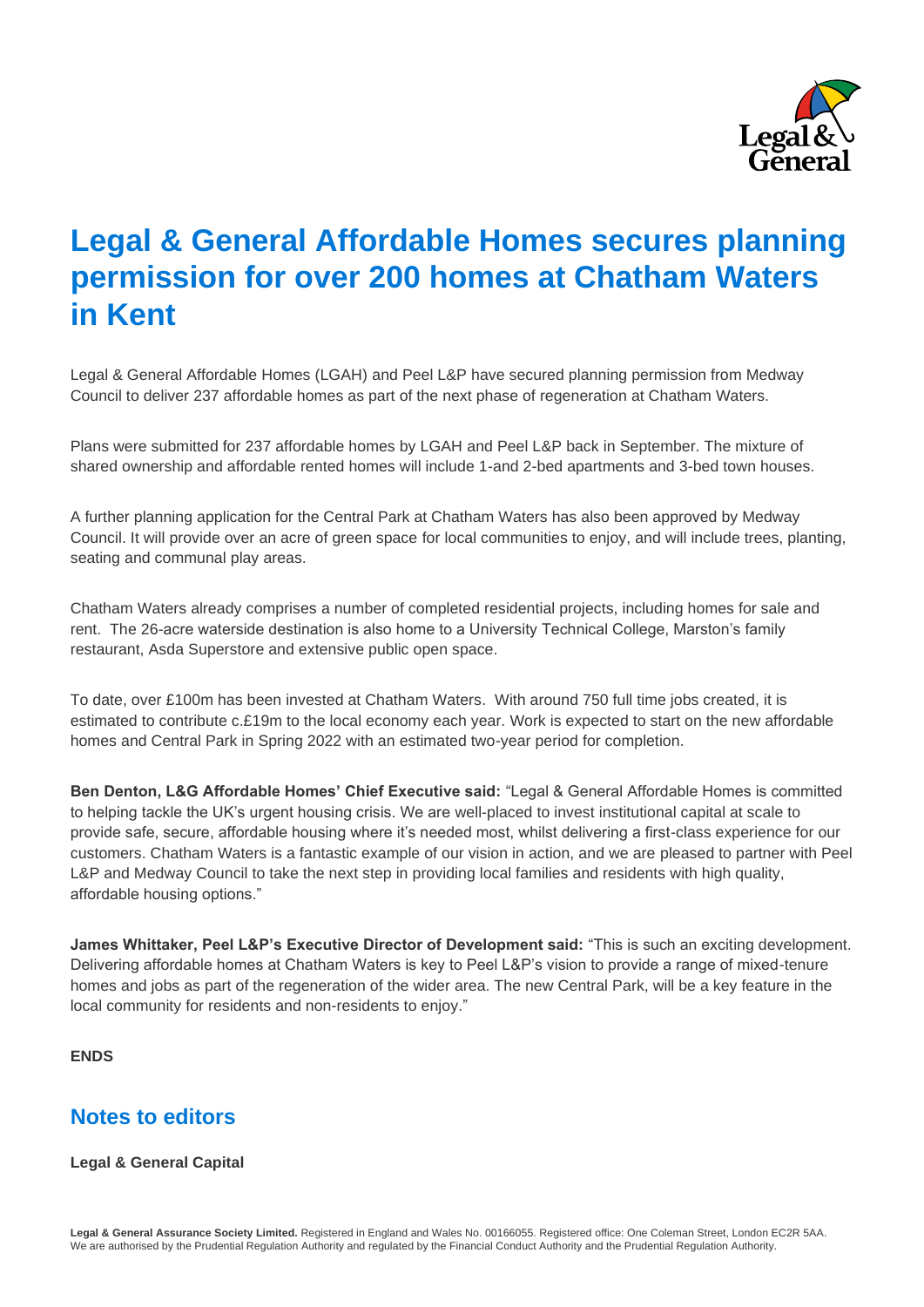Legal & General Capital (LGC) is Legal & General Group's alternative asset platform, creating assets for Legal & General Retirement and third-party clients in order to achieve improved risk-adjusted returns for our shareholders.

LGC has built its market leading capabilities in a range of alternative assets, delivering depth of resource, track record and intellectual property. Investing in the real economy and creating alternative assets that deliver a tangible societal impact, its purpose is to invest society's capital for society's benefit. LGC's investments have been vertically integrated and include: residential property; specialist commercial real estate; clean energy; alternative credit; and venture capital.

As LGC's capability to create alternative assets continues to grow, it will not only continue to grow its balance sheet alternative assets but also create alternative assets for third party investors. Many of these investors have the same aims, namely to create assets to back pensions with an improved yield or to create assets with strong growth prospects but with low correlation to equities.

L&G has invested around £29bn in levelling-up regional economies, including through major regeneration schemes in Cardiff, Newcastle and Salford. Legal & General recently made a commitment to enable all new homes across its portfolio to operate at net zero carbon emissions by 2030, including Legal & General Modular Homes, CALA Group, Legal & General Affordable Homes, Build to Rent and Later Living.

#### [www.legalandgeneralcapital.com](http://www.legalandgeneralcapital.com/)

#### **Legal & General Group**

Established in 1836, Legal & General is one of the UK's leading financial services groups and a major global investor, with international businesses in the US, Europe, Middle East and Asia. With over £1.24 trillion in total assets under management, we are the UK's largest investment manager for corporate pension schemes and a UK market leader in pension risk transfer, life insurance, workplace pensions and retirement income.

# **Further information**

Name: Connie Berry Division: Legal & General Capital Tel: 07792156848 Email: connie.berry@lgim.com

### **About Peel L&P - Realising Possibility**

**For press enquiries, please contact:** Melissa Paxton mpaxton@peellandp.co.uk - 07443 186 865

We are an ambitious regeneration business with generations of history, heritage and expertise in our DNA. First established in 1972, Peel L&P is now responsible for some of the most transformational development projects in the UK today.

Owning and managing 12 million sq ft of property and 20,000 acres of land and water, our holdings are concentrated in the north west of England but we also own and manage significant assets throughout the UK with a total portfolio value of £2.4 billion.

As a part of the Peel Group; we are integral to a business that strives to make a positive impact on people's lives.

Our legacy matters. We take great pride in the outcomes we achieve, the people we work with, the way we go about our business and the transformational projects we deliver.

Our specialist teams have a proven track record in delivering high-quality, legacy projects across land, property, water and airspace. This includes airports, hotels, waterways, media hubs, event spaces, leisure facilities, retail, workspaces, residential development, industrial & logistical space, public realm, historic gardens and the renewable energy sector. We also believe a prosperous future depends on our ability to harness nature to create sustainable growth.